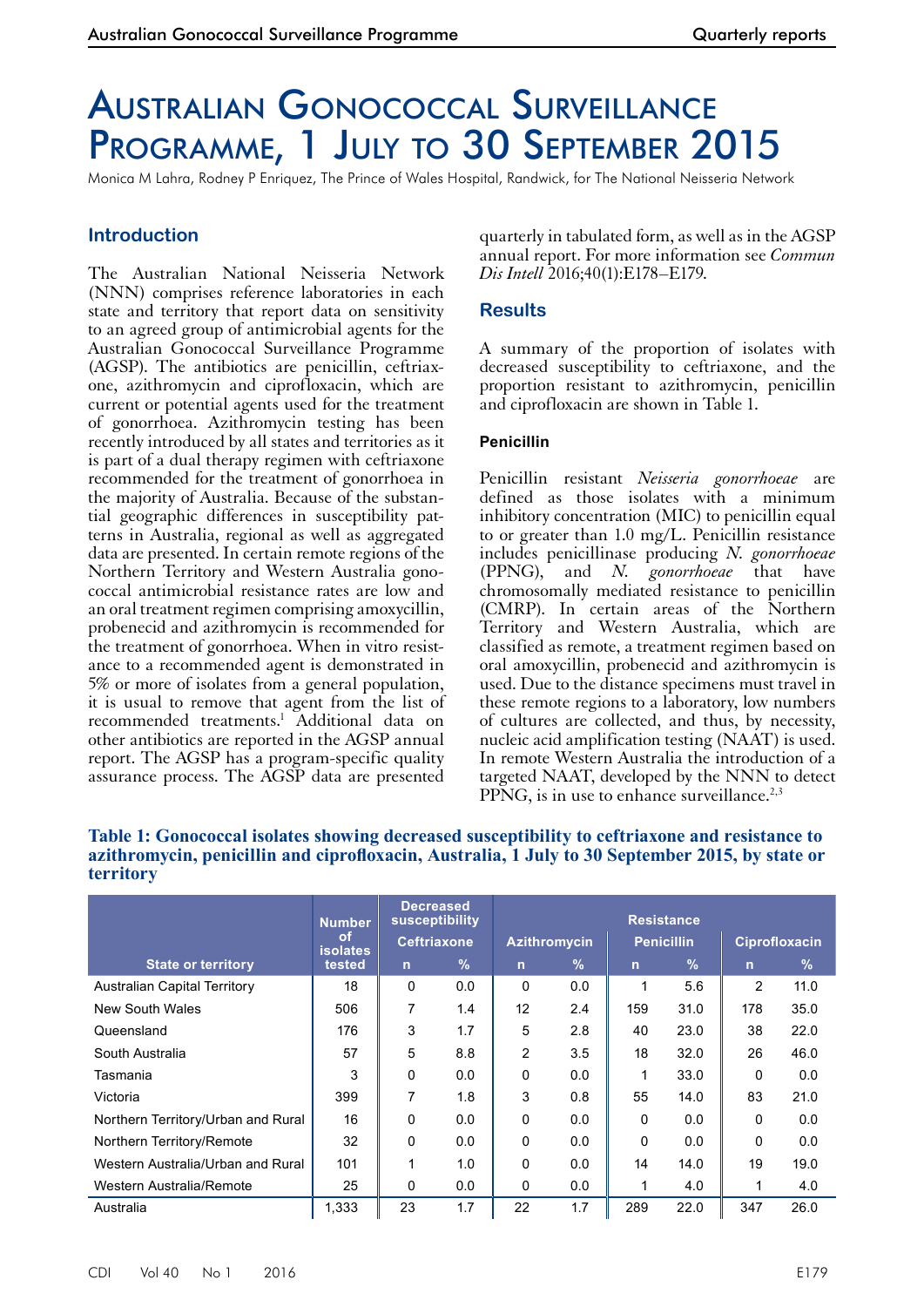## **Ciprofloxacin**

Ciprofloxacin resistance includes isolates with an MIC to ciprofloxacin equal to or greater than  $1.0 \text{ mg/L}.$ 

## **Azithromycin**

Azithromycin resistance is defined as a MIC to azithromycin equal to or greater than 1.0 mg/L.

## **Ceftriaxone**

Ceftriaxone MIC values in the range 0.06– 0.125 mg/L have been reported in the category decreased susceptibility since 2005.

In the 3rd quarter of 2015 the states that reported isolates with decreased susceptibility to ceftriaxone were New South Wales, Victoria, Queensland, South Australia and urban Western Australia. All states, except for South Australia, reported a decrease in the proportion of NG isolates with DS to ceftriaxone when compared with the same quarter in 2014; and the annual data for 2014.<sup>4</sup>

From New South Wales, there were 7/506 strains with decreased susceptibility to ceftriaxone. Of those, 5 (72%) were multi-drug resistant (MDR); all (100%) were from males; and 2 (29%) were isolated from extragenital sites (rectal and pharyngeal). From Victoria, there were 7/399 strains with decreased susceptibility to ceftriaxone and, of those, 3 (43%) were MDR; all (100%) were from males; and 6 (86%) were isolated from extragenital sites. From Queensland, there were 3/176 strains with decreased susceptibility to ceftriaxone. Of those, none were MDR; 2 (67%) were from males; and 2 (67%) were from extragenital sites. From urban Western Australia, there was 1/101 strains with decreased susceptibility to ceftriaxone. The isolate was from a male; it was not MDR; nor isolated from extragenital sites. From South Australia in this quarter, there were 5/57 strains

with decreased susceptibility to ceftriaxone. All (100%) were MDR; 4 (80%) were from males and 35 (60%) were isolated from extragenital sites.

The proportion of strains with decreased susceptibility to ceftriaxone is of increasing concern in Australia and overseas, as this is phenotypic of the genotype with the key mutations that are the precursor to ceftriaxone resistance.<sup>5</sup> There are recent reports of ceftriaxone 500 mg treatment failures in patients from Victoria and New South Wales in patients with pharyngeal gonococcal infections. In these patients the infecting gonococcal strains had ceftriaxone MIC values in the range 0.03–  $0.06$  mg/L.<sup>6,7</sup> Until 2013 there had not been an isolate reported in Australia with a ceftriaxone MIC value  $> 0.125$  mg/L.<sup>4</sup> In late December 2013 there was a new multi-drug resistant gonococcal strain (A8806) with a ceftriaxone MIC of 0.5 mg/L, the highest ever reported in Australia, that was isolated from a female traveller from Central Europe. This infection was acquired in Sydney from another traveller, also from Europe. The patient was tested in the Northern Territory, but had travelled to north eastern Queensland before the results were available, and was treated there. To date there has been no evidence of spread of this strain.<sup>8</sup>

The category of ceftriaxone decreased susceptibility as reported by the AGSP includes the MIC values 0.06 and 0.125 mg/L (Table 2).

Dual therapy of ceftriaxone plus azithromycin is the recommended treatment for gonorrhoea as a strategy to temper development of more widespread resistance.<sup>8</sup> Patients with infections in extra genital sites, where the isolate has decreased susceptibility to ceftriaxone, are recommended to have test of cure cultures collected. Continued surveillance to monitor N. gonorrhoeae with elevated MIC values, coupled with sentinel site surveillance in high risk populations remains important to inform thera- peutic strategies, to identify incursion of resistant strains, and to detect instances of treatment failure.

**Table 2: Percentage of gonococcal isolates with decreased susceptibility to ceftriaxone MIC 0.06–0.125 mg/L, Australia, 2010 to 2014, 1 January to 31 March 2015, 1 April to 30 June 2015, and 1 July to 30 September, by state or territory**

| <b>Ceftriaxone</b><br>MIC mg/L | 2010 | 2011 | 2012 | 2013 | 2014 | 2015 Q1 | 2015 Q2 | 2015 Q3 |
|--------------------------------|------|------|------|------|------|---------|---------|---------|
| 0.06                           | 4.6  | 3.2  | 4.1  | 8.2  | 4.8  | 1.6     | 1.1     |         |
| 0.125                          | 0.1  | 0.1  | 0.3  | 0.6  | 0.6  | 0.1     | 0.0     | 0.0     |